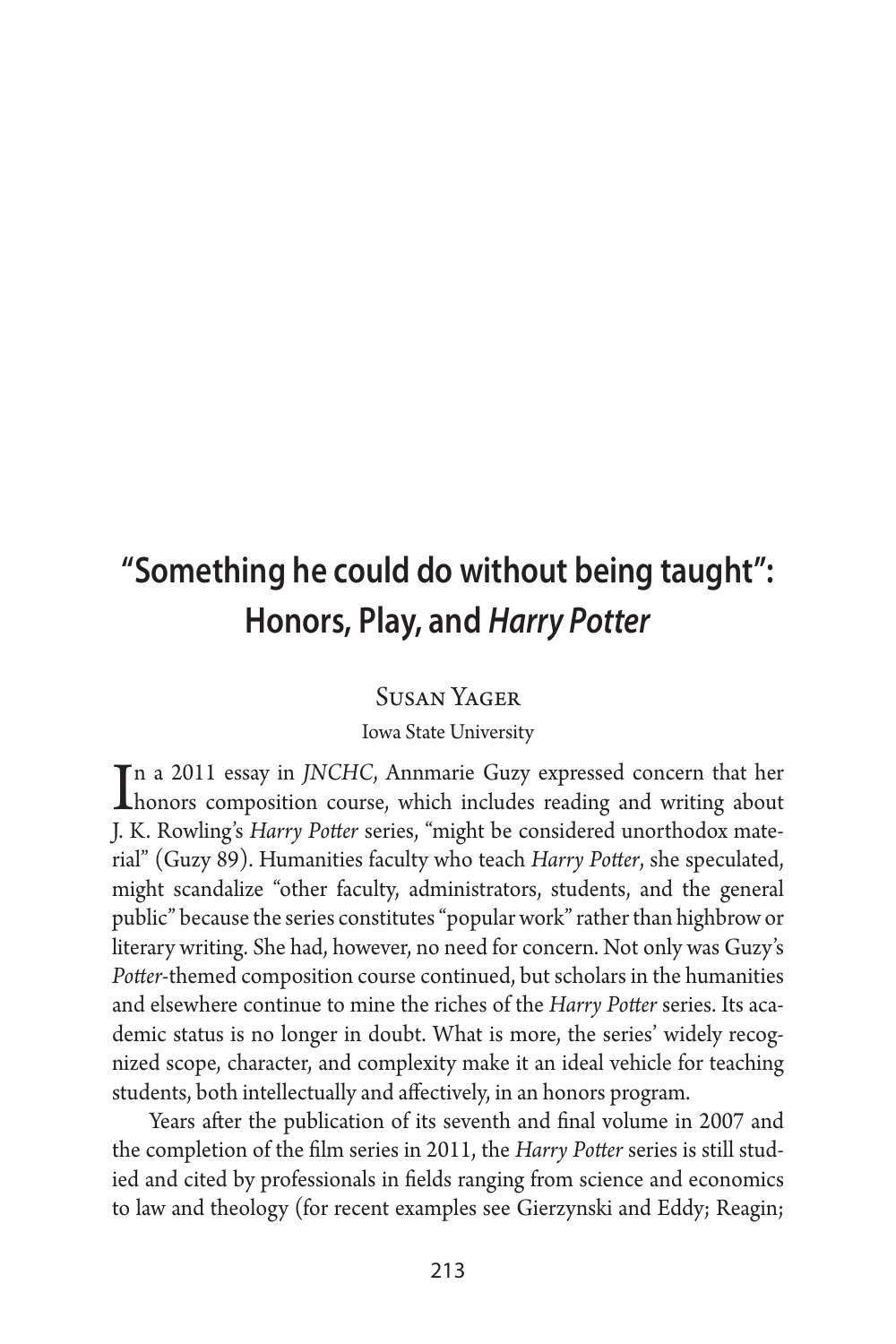### Susan Yager

Bassham). Its continuing popularity in the United States is evident in the multitude of courses, seminars, and extracurricular events offered in colleges and universities nationwide. This ongoing popularity is congruent with a general trend in the consumption, as well as teaching, of contemporary popular culture at the college level; series from J. R. R. Tolkien's *Lord of the Rings* to Suzanne Collins' *The Hunger Games* have proved to be attractive to the same student population.

One reason for the Potter phenomenon—and one reason, frankly, why the books are so easy to teach—is undoubtedly the parallels between Harry's eponymous story and the readers' own. Harry's extended *bildungsroman* is an ideal example of the Hero's Journey monomyth described in Joseph Campbell's *Hero with a Thousand Faces* (1949). Like Campbell's hero, Harry is called to a world of adventure, endures numerous tests and trials, including being ostracized socially, and finally emerges triumphant. Yet the series does not lend itself to an uncomplicated indulgence in vicarious hero-fantasy, for protagonist Harry is not always heroic, and, even when he acts heroically, Harry's mistakes cause the death of loved ones. In addition, the books themselves poke gentle but unmistakable fun at the solipsism of youth, one example being Phineus Nigellus Black's declaration in *Order of the Phoenix* that he "*loathed* being a teacher! Young people are so infernally convinced that they are absolutely right about everything.... I have better things to do than to listen to adolescent agonizing" (495–96).

But there is, as the saying goes, something about *Harry*—something else besides the monomyth—that makes the books not only a favorite of readers but also a useful tool for teachers. In their 2011 assessment of learning and engagement, *A New Culture of Learning,* Douglas Thomas and John Seely Brown identify the *Harry Potter* books in particular as a doorway to learning; without teachers, "readers engaged in deep, sustained learning ... through discussions and other interactions.... Kids learned the story of Harry Potter by reading the books. They learned the *meaning* of *Harry Potter* by engaging with the material on a much deeper level. Just as important, they followed their passion" (44–45). While Thomas and Brown focus their argument on children's learning, these same elements of interest and passion make the series a useful part of an honors education at the collegiate level. A *prima facie* argument for this usefulness is the sheer variety of honors-related courses, seminars, and clubs built around the series; a Google search on "Harry Potter" and "honors" in the .edu domain yields nearly 24,000 hits. As Thomas and Brown point out, the *Harry Potter* series resonates with its readers because they, along with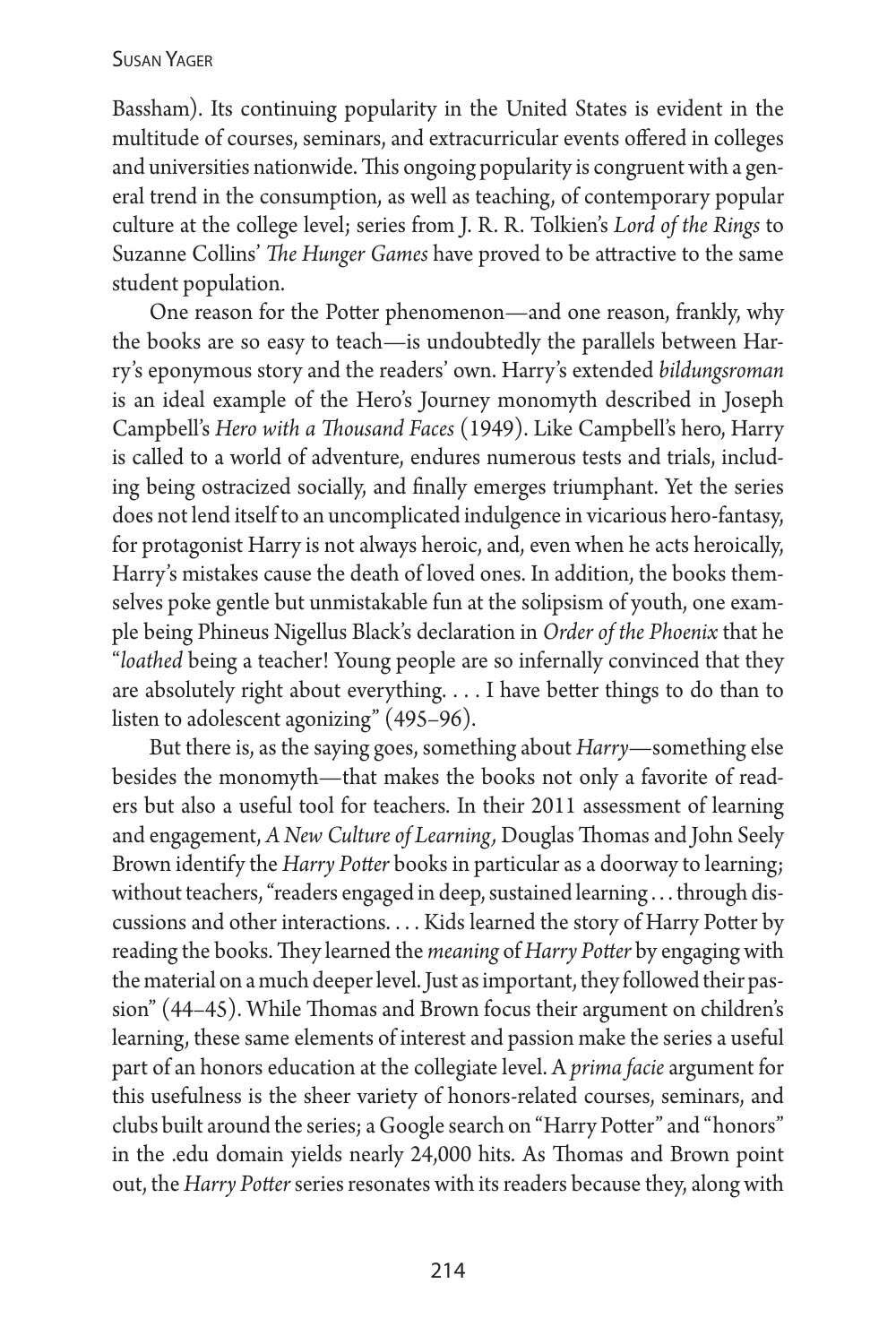Rowling, participate in the ongoing co-creation of a fictional world. As I'll explain below, this is a peculiarly encyclopedic world, one that offers highability students in particular limitless opportunities to explore their academic majors and other interests in a spirit of play.

## **"***your* **world.** *my* **world.** *yer parents' world.***" —Rubeus Hagrid,** *Sorcerer's Stone*

Rowling is well-known for the detailed notebooks in which she meticulously planned out the story of what her novels call "the wizarding world." This fictional realm is coherent, as a well-constructed imaginary realm should be; in fantasy as in science fiction, "the concept of world-building is an intrinsic part" of a novel's construction (Seed 4). Of course, Rowling's plots are not entirely seamless, and she leaves a few holes unmended. For example in the first book, *Harry Potter and the Sorcerer's Stone*, the magical world seems to be wholly secret from Muggles, but by book seven, *Harry Potter and the Deathly Hallows,* it is clear that many Muggle families have magical children and intermarriage between Muggles and wizards is quite common. Nonetheless, Rowling's fictional universe is largely consistent, a world, to use M. A. DeFord's term, of "plausible impossibilities" (qtd. in James 60). This fictional realm has been dubbed the "Potterverse," the totality of the characters, events, and settings depicted in the *Harry Potter* books and films. The sheer length of the series, with its single narrative arc, makes a few glitches unavoidable but also serves to draw readers deeply into its fictive realm. The Potterverse continues to develop via the activities of Rowling and her fans in the online community of Pottermore <http://www.pottermore.com>. This online element, which may be said to include similar sites like The Leaky Cauldron <http://www. the-leaky-cauldron.org>, allows *Harry Potter* fans to converse and collaborate as they explore everything from the organization of families to gender relations, history, geography, animal ecology, technology (or its absence), economics, government (and its corruption), education, transportation, sports, books, mass media, leisure time, and eventually religion and the afterlife.

Partly because of this online element, the Potterverse differs substantially from other well-designed worlds that invite readers to explore them. Many fictional worlds, for example the London of Sherlock Holmes, have attracted dedicated fans (a century of devoted Holmesians is clear evidence of this), but the differences between the world of Harry Potter and the fictional worlds of Sherlock Holmes or of Middle-Earth or of Panem make the Potterverse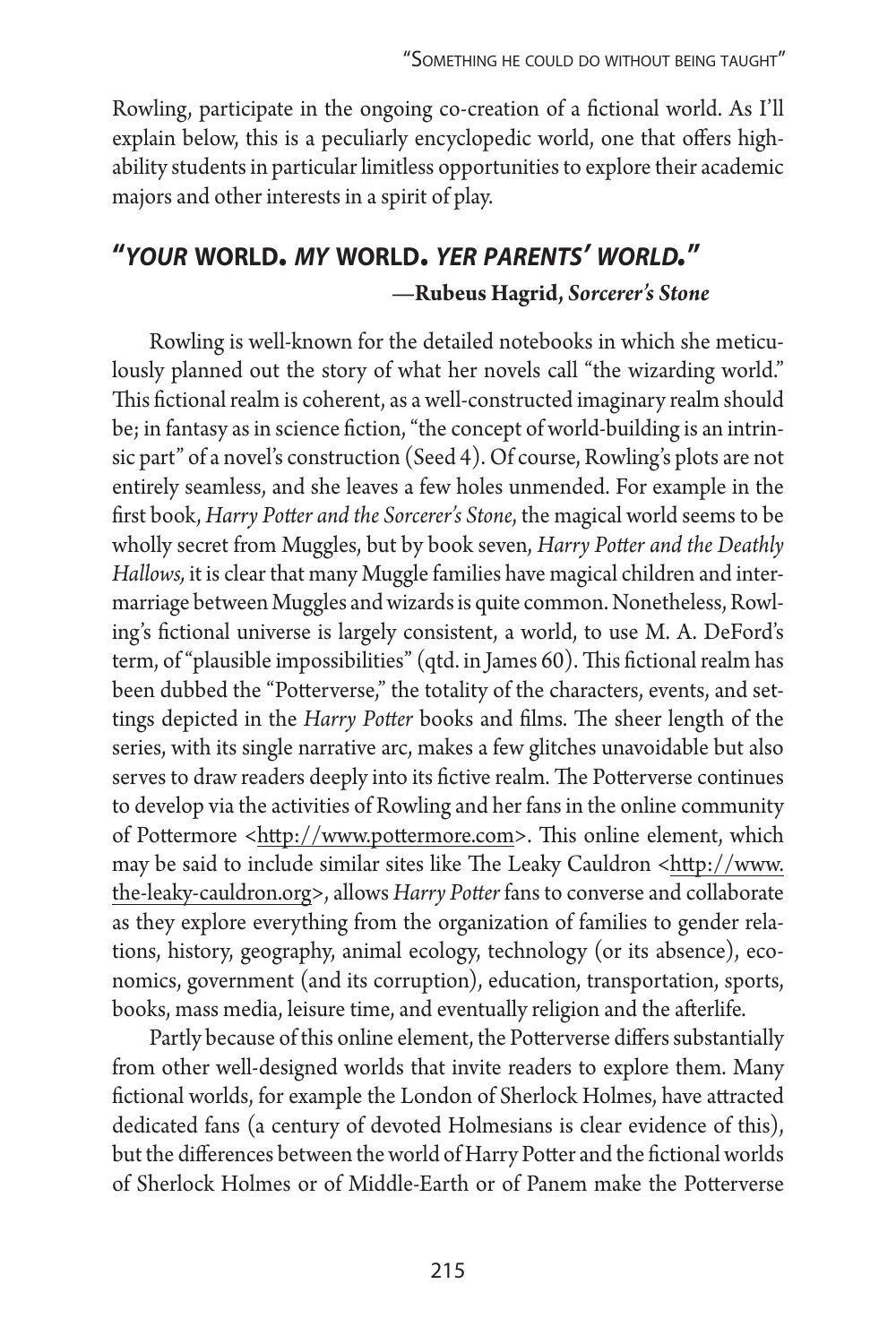### Susan Yager

exceptionally attractive to students and teachers and have led to the enormous secondary literature on Rowling and her creation. Even if we focus only on the books themselves, we find multiple attractions, so much so that some readers seem to have picked up the book of "some old witch in Bath ... that you could *never stop reading*" (*Chamber of Secrets* 231).

One reason readers find the world of *Harry Potter* easy to enter is that its principal setting is a school. Its major characters are therefore largely young, curious, and untrained or, in the case of headmaster Albus Dumbledore and Gryffindor head Minerva McGonagall, highly gifted and trained. The school setting forges a natural connection to the topic of student learning. While Renee Dickinson is surely right in asserting that "Rowling creates a school in which self-teaching is encouraged and succeeds" (243), the author sketches scenes of many kinds of learning. These include direct instruction (as when Madam Hooch begins broomstick lessons in *Sorcerer's Stone*), experiential learning (Harry learns to ride his broomstick in Madam Hooch's absence), and peer-to-peer sharing (e.g., the lessons shared by Dumbledore's Army in *Harry Potter and the Order of the Phoenix*) as well as exceptionally good teachers (Remus Lupin) and truly horrible ones (Sybill Trelawney, Dolores Umbridge). If we read the entire series, we have no choice but to be absorbed in a world that emphasizes learning. In the world of learning outside the classroom, Harry, like the reader, has no knowledge at all of the wizarding world when he begins, but as the books continue Harry and his classmates, again like the reader, learn more about the wider world and the challenges that face all young people, magic and non-magic alike. For example, in *Harry Potter and the Prisoner of Azkaban* we learn of the all-magic village of Hogsmeade and the fact that wizards have prisons, and *Order of the Phoenix* reveals the variety of career paths open to witches and wizards as well as the painfulness and errors of youth and the gradual broadening of horizons.

## **"a circle has no beginning" —Luna Lovegood,** *Deathly Hallows*

Rowling's world of learning has an encyclopedic scope, which one can explore from virtually any perspective of Western culture. As an encyclopedia—literally a circle of learning, *kyklos+paedeia*—*Harry Potter* is especially suited to honors pedagogy. The term "encyclopedia" was coined in English by Thomas Elyot in his *Book of the Governor* (1531) to describe the knowledge that an excellent speaker must have or, as Elyot put it, "a heape of all maner of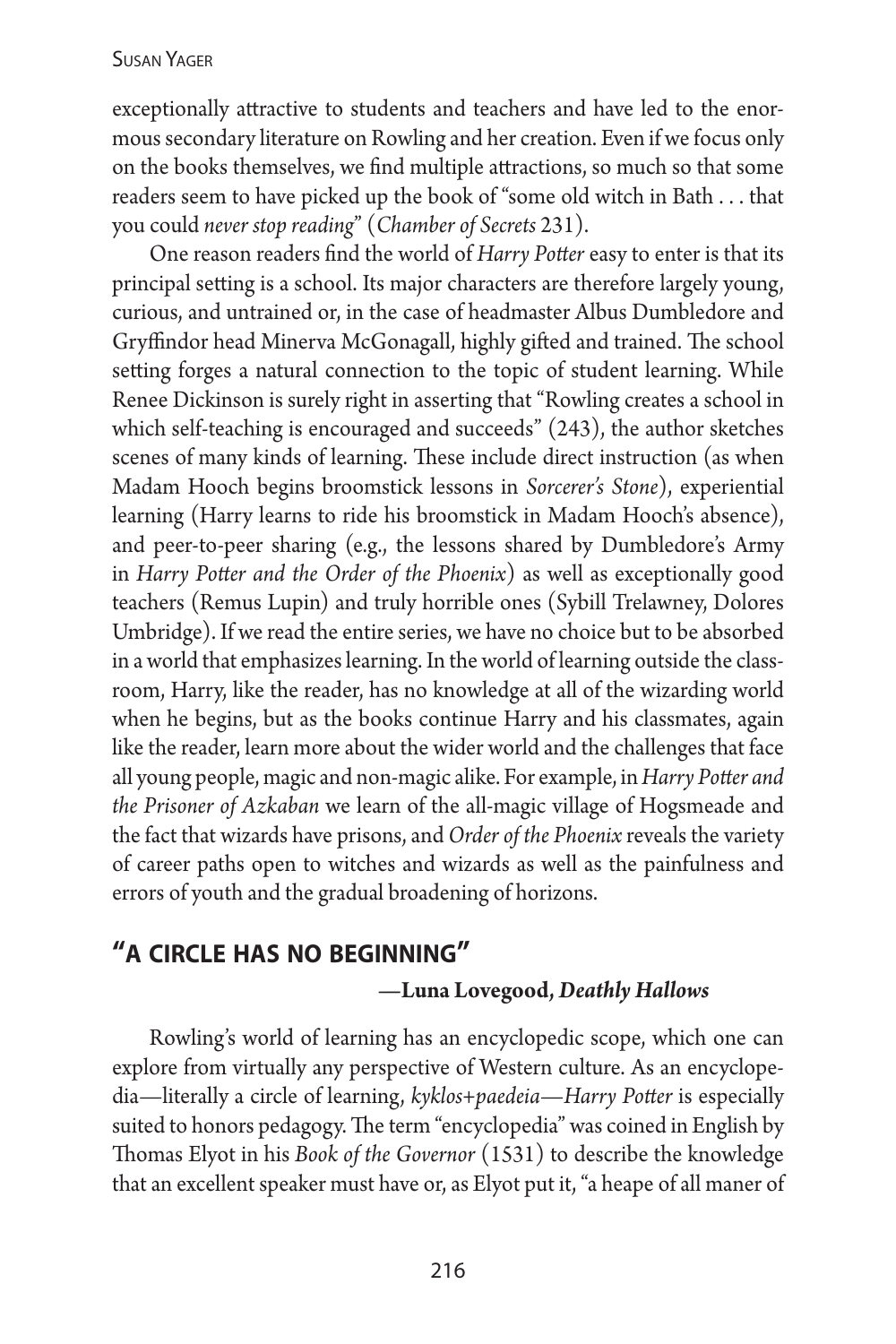lernyng: whiche of some is called the worlde of science, of other the circle of doctrine, whiche is in one worde of greke Encyclopedia." Elyot's term, which I think is a fine description of honors programs in general, aptly conveys the richness and detail of the Potterverse. One can enter it at any point, connecting one's interests and experience in medicine to St. Mungo's hospital, in sports to Quidditch, in journalism to the Daily Prophet. For honors students who, like Harry himself, may seem overwhelmed by how much there is to learn, the idea of a circle of learning, a safe place in which to explore, can be especially attractive.

Rowling's narrative is much richer, however, than simply a set of superficial allusions or references; it contains and offers Elyot's "heape of all maner of lernyng." To outline one example in detail, we can consider the possible links between the *Harry Potter* books and twentieth-century history. Early on Rowling reveals that Dumbledore "is particularly famous for his defeat of the dark wizard Grindelwald in 1945" (*Sorcerer's Stone* 102–03). As we learn in books six and seven, after the return of Voldemort, violent events in the wizarding world are accompanied by disaster in the wider world as well; the massive duel between Dumbledore and Grindelwald ties the wizard world to actual world history. Grindelwald is a place name in Switzerland, but the name calls up echoes of the Buchenwald concentration camp, which was liberated in April 1945. The connection to World War II is further strengthened when Rowling reveals that, once defeated and brought to justice, Grindelwald was imprisoned in Nurmengard, a name in which one hears an allusion to Nuremberg, site of the trials of Nazi war criminals. The connection is complicated still further in the final volume, which reveals that Dumbledore and Grindelwald had a brief, intense friendship during which they agreed that Wizards should rule Muggles "for the greater good," a phrase smacking of fascism.

From this outline one can easily construct an entire *Potter-*infused course on World War II, and, drawing timeline parallels to Dumbledore's youth or to Voldemort's era of power, one could construct a course on twentieth-century history more broadly. This connection is only one of innumerable entry points to the stories for both child and adult readers. To offer just one further example, *Sorcerer's Stone* in particular abounds with wordplay and puns. Magical stores are located in London's Diagon Alley; Professor Sprout teaches herbology; Arsenius Jigger is author of *Magical Drafts and Potions*, a textbook that can be purchased at Flourish and Blotts. Sometimes this wordplay grows more complex as the narrative unfolds; for example, we learn in *Chamber of Secrets* of Diagon Alley's sinister side street, Knockturn Alley. (Many students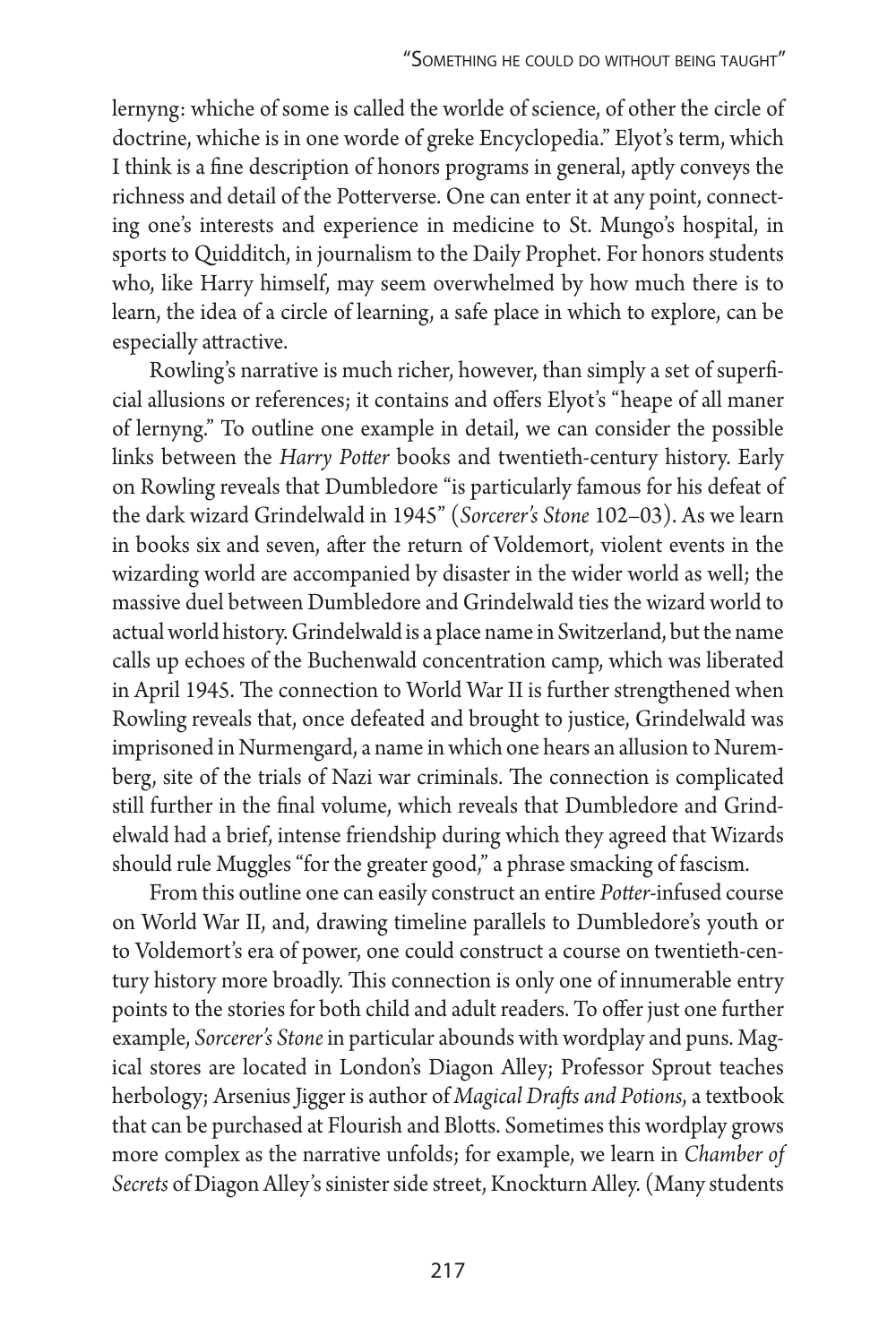### Susan Yager

in my *Harry Potter* seminars never recognize this pun until they read the phrase aloud.) Professor Sprout's first name turns out to be Pomona, the name of the Roman goddess of agriculture; this name, which is revealed late in the novel, also increases the significance of Professor McGonagall's given name, Minerva, the Roman goddess of wisdom (and magic). Astute readers of *Prisoner of Azkaban* know right away that Remus Lupin is a werewolf, for his surname means "wolf," and Remus, a founder of Rome, was suckled by a wolf. From these and many other puns and allusions one could easily construct a course on vocabulary-building or on Roman mythology.

In my view, the greatest benefit of using the *Harry Potter* series as a medium for learning is the way it rewards, and almost requires, not just reading but careful re-reading. As students spend time reveling in the world of wizards and magic, they can find both personal and academic connections in the text, and as my experience in several years of teaching honors seminars on *Harry Potter* can attest, these connections provide low-risk and creative pathways for students to learn from the Potterverse in a spirit of play. Here I draw on the thinking of Conrad Hyers in claiming that knowledge is not just a matter of creating structures of understanding but of playing in a way that makes learning an ongoing process. According to Thomas and Brown, this process comes naturally and organically, and it is something that, like Harry on a broomstick, students can "do without being taught" (*Sorcerer's Stone*  148). Hyers emphasizes the playful aspect of learning in warning that "insofar as the sense of play is lost, education becomes work [and] ceases to be what it literally is: re-creation and recreation" (134). Play also occurs in the training of college students and even graduate students. According to Hyers,

... there is an element of training involved in learning. To learn to play a Beethoven sonata one must develop various technical skills. But if the spirit of play is not the basic motivation, if the sonata is not intrinsically worth doing, then one will never succeed in playing a single sonata.... A part of the play is the risk, the intellectual challenge, the sense of adventure, the feeling of achievement. (137)

## **"amazing! this is just like magic!" —Gilderoy Lockhart,** *Chamber of Secrets*

One of the most enjoyable elements of teaching *Harry Potter* is witnessing the variety of ways students can interact with the text. In my seminar, the students' final assignment is to create and deliver a presentation on some aspect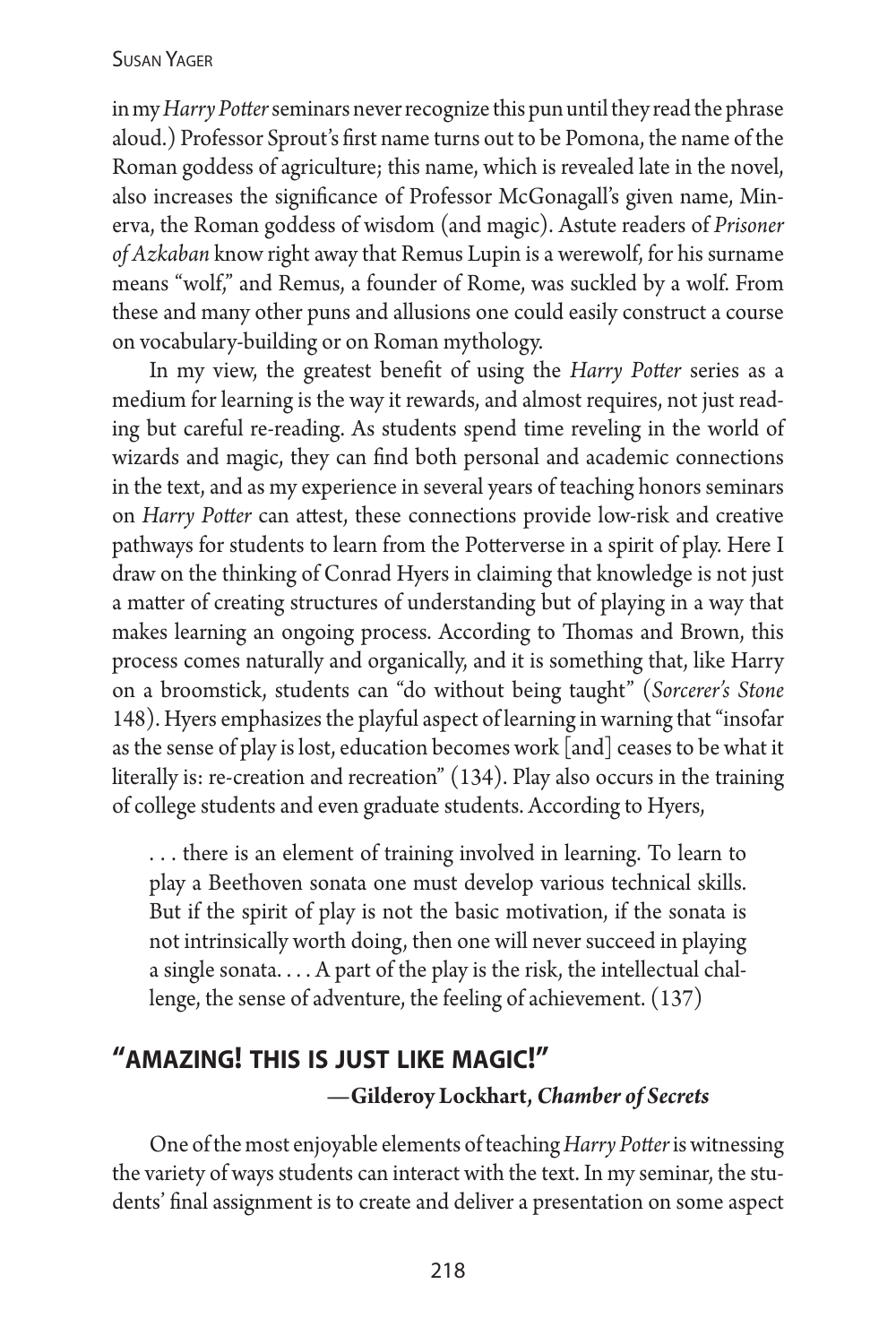of their interest in the series, and, while a connection to an academic or career interest is not required, it is encouraged. Thus, while some students have created videos, reconfigured board games, or researched star names (like Draco and Sirius) in *Harry Potter,* many others have engaged in the sense of play identified by Hyers and by Thomas and Brown. Many students expend enormous effort for a single pass/fail credit, which of course is the point: this work is not being done for the credit but as the students' personal entry into the encyclopedia of learning. Not all presentations have been stellar, of course since the advent of Pottermore, it has become far easier to collect information than to imagine and create it—but most projects have been nearly as amazing as Diagon Alley itself.

Among my first students' efforts was a physics major's attempt to determine the maximum speed one could travel on a broomstick before G-forces made such flight impossible (the number was depressingly low for any wouldbe witches and wizards). Another student composed a song for each of the four Hogwarts' houses, with a march for hardworking Hufflepuff and a dirge for crafty Slytherin. A forestry student created a presentation on wand woods; an animal-science student identified the books' owls and where they come from; and a design student examined the fonts used in *Harry Potter* (both the famous lighting-bolt title font and the fonts used for characters' handwriting) and created one of her own. The presentations can become quite technical at times, e.g., reports of scientific speculation about teleportation and post-Mendelian investigations of the genetics of Muggles who give birth to magical children. A particularly memorable presentation was one I scarcely understood: a computer science student created an artificial intelligence program and trained it through multiple iterations to perform as a Sorting Hat for the students in my two course sections.

These projects (other examples are included in the Appendix) offer students the opportunity to engage in what Hyers calls "re-creation," enjoying a relaxed atmosphere while taking an unusual tack in exploring their fields of interest. By playing, acting re-creatively, with the subjects they are learning, students take their studies in a new direction or, rather, in a complete circle. In the font-design example, for instance, the student first enters into a lowpressure academic environment, engaging with what she has learned about typefaces and creating a font of her own; she then demonstrates and explains the results of her efforts to students who are not majors in a design field. This peer-to-peer sharing of results is a crucial aspect of the students' learning in this seminar; students learn best when they can articulate their ideas and knowledge to others (Leamnson 25). In addition, the genetics student who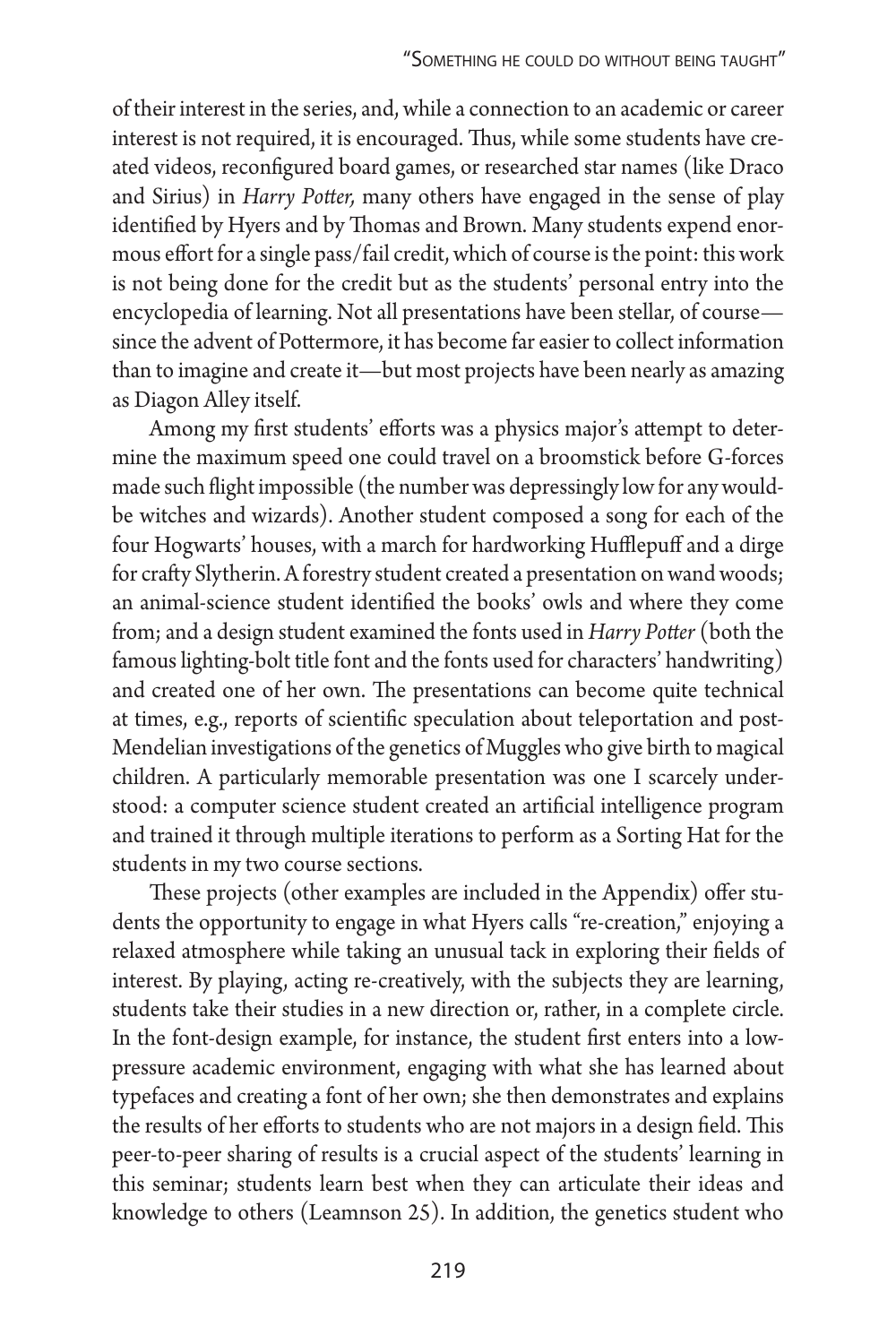explains post-zygotic mutation to fellow honors students has gained practice in speaking about the subject to a non-specialist audience, a skill with important applications. Finally, the opportunity to play allows students to return to their disciplinary classrooms with a refreshed and re-energized approach to learning.

In my experience, the world of *Harry Potter* matches well with the academic world my honors students inhabit and allows them a moment in their frantically busy schedules to play. Even as many corporations pursue the idea of a culture of fun in the workplace (cf. Bridges), educators hear calls to move away from the liberal arts and to heed market forces, elements that take teaching and learning further from the notion of play. Given the tempo of change in technology and social structures, though, our students cannot possibly succeed by simply being taught what they should know. Imperative is learning how to know and, even more important, how to communicate knowledge. *Harry Potter* offers educators what we have long known our students need; it lets students build their professional skills while maintaining, in Linda Rutland-Gillison's terms, "the foundation of 'liberal arts,' the basis of American higher education" (38).

## **references**

- Bassham, Gregory, ed. *The Ultimate Harry Potter and Philosophy: Hogwarts for Muggles.* Hoboken NJ: Wiley 2010.
- Bridges, Virginia. "Small-business owners promote culture of fun with climbing, games and diversification." *News and Observer*. 11 August 2014. <http://www.newsobserver.com/2014/08/11/4063447/small-business-owners-promote.html#storylink=cpy>.
- Campbell, Joseph. *The Hero with a Thousand Faces*. New York: Pantheon Books, 1949.
- Dickinson, Renee. "Harry Potter Pedagogy: What We Learn about Teaching and Learning from J. K. Rowling." *Clearing House* 79.6 (2006): 240–44.
- Elyot, Thomas. *The Boke Named the Governour*. 1531. Oregon Renascence Editions. Database: eBook Collection (EBSCOhost)**.** <http://web. ebscohost.com>.
- Gierzynski, Anthony and Kathryn Eddy. *Harry Potter and the Millennials: Research Methods and the Politics of the Muggle Generation.* Baltimore MD: Johns Hopkins University Press, 2013.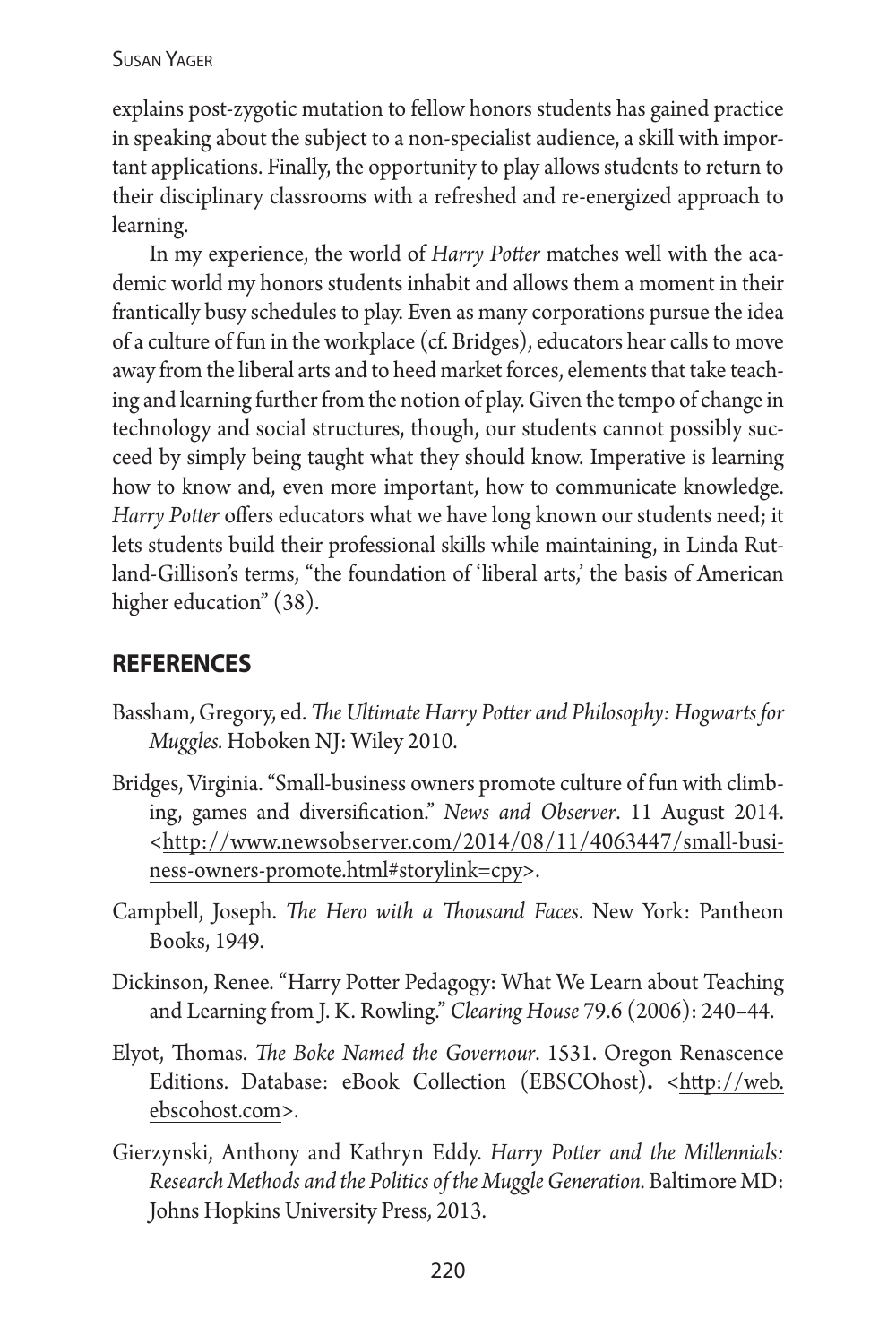- Guzy, Annmarie. "Harry Potter and the Specter of Honors Accreditation." *Journal of the National Collegiate Honors Council* 12.2 (Fall/Winter 2011): 85–90.
- Hyers, Conrad. "Education as Play." *Adult Play: A Reversal Theory Approach.* Eds. John H. Kerr and Michael J. Apter. Amsterdam/Lisse and Berwyn, PA: Swets & Zeitlinger, 1991.
- James, Edward. *Science Fiction in the Twentieth Century*. New York: Oxford University Press, 1994.
- Leamnson, Robert. *Thinking about Teaching and Learning*. Sterling, VA: Stylus, 1999.
- Reagin, Nancy, ed. *Harry Potter and History.* Hoboken NJ: Wiley, 2011. Wiley Pop Culture and History Series.
- Rowling, J. K. *Harry Potter and the Sorcerer's Stone.* New York: Arthur A. Levine Books, 1997.
- *Harry Potter and the Chamber of Secrets*. New York: Scholastic, Inc., 1999.
- *Harry Potter and the Prisoner of Azkaban*. New York: Scholastic, Inc., 1999.
- *Harry Potter and the Order of the Phoenix*. New York: Scholastic, Inc., 2003.
- *Harry Potter and the Deathly Hallows*. New York: Scholastic, Inc., 2007.
- Rutland-Gillison, Linda W. "Community-Building in Honors Education." *Teaching and Learning in Honors*. Eds. Cheryl L. Fuiks and Larry Clark. Lincoln, NE: National Collegiate Honors Council, 2000. 33–43.
- Seed, David, ed. *A Companion to Science Fiction*. Malden, MA: Blackwell, 2005.
- Thomas, Douglas, and John Seely Brown. *A New Culture of Learning: Cultivating the Imagination for a World of Constant Change*. CreateSpace Independent Publishing Platform, 2011.

\_\_\_\_\_\_\_\_\_\_\_\_\_\_\_\_\_\_\_\_\_\_\_\_\_\_\_\_\_\_\_\_\_\_\_\_\_\_\_\_\_\_\_\_\_\_\_\_\_\_\_\_\_\_\_\_

The author may be contacted at syager@iastate.edu.